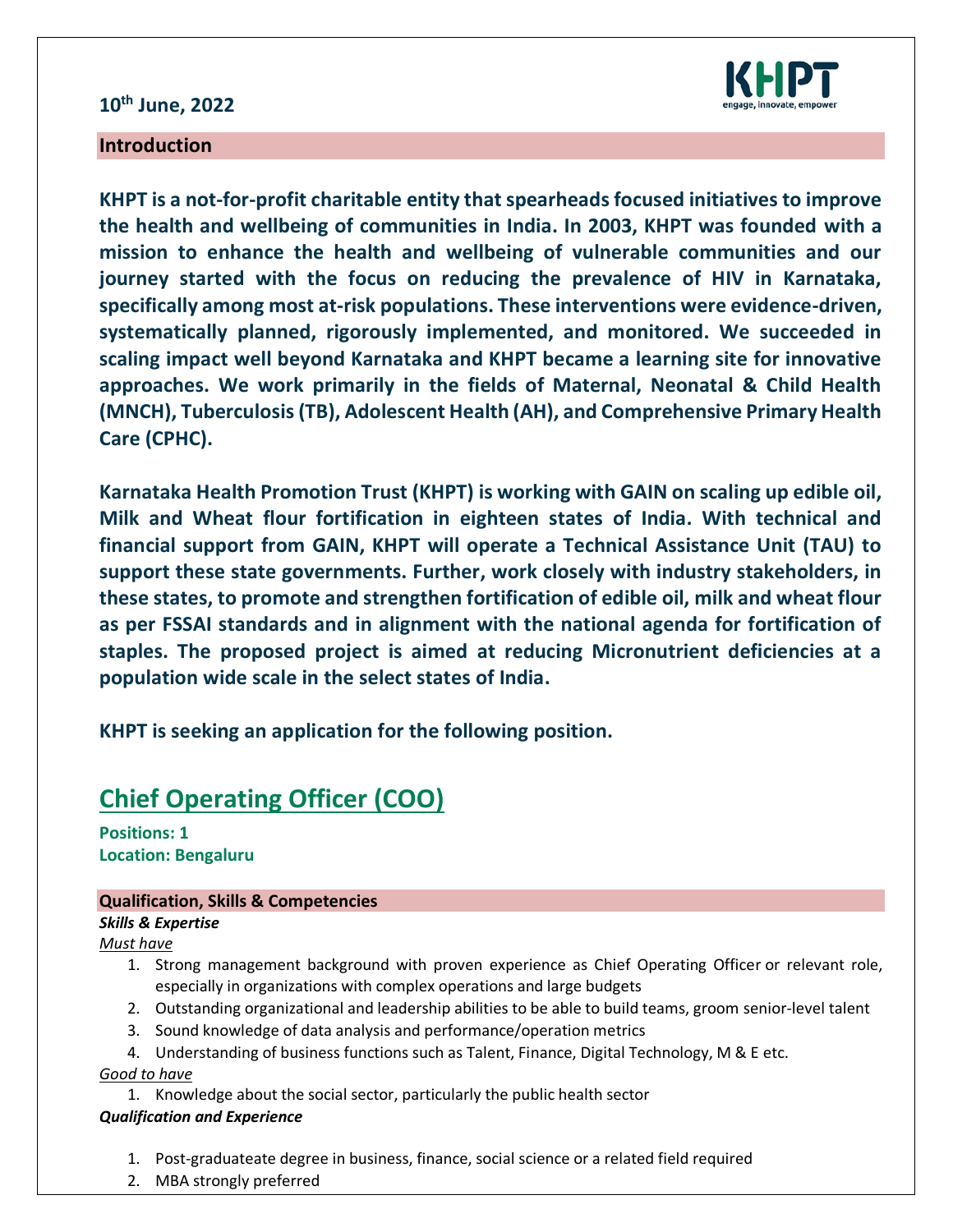

## **10th June, 2022**

- 3. 15+ years' experience in management
- 4. Advanced organizational leadership skills
- 5. In depth understanding of the sector including risk management, compliance and regulatory requirements
- 6. Excellent written, oral and strong communication skills
- 7. Budget-focused mindset

#### **Roles and Responsibilities**

#### **Overall responsibility**

The key role COO would be playing is to enable operational excellence and set up/oversee best in class execution systems for KHPT. Given KHPT's core expertise of community understanding, research & evidence-based programming, the COO would need to bring in the requisite management strengths/experience to complement the existing expertise of the organization.

#### *Primary responsibilities:*

- 1. Lead operational excellence and implementation:
	- Act as a strategic partner to the CEO and promote consolidation as well as operational rigour
	- Financial management overview Ensure robust financial management and utilization measures for all the themes in close association with the thematic leads
- 2. Partnership & Stakeholder Management:
	- Develop & maintain partnerships with key funders and stakeholders from within the sector and beyond (the COO must help bring the much-needed non-government partnerships that would benefit KHPT)
- 3. Set organizational/ team goals and develop performance evaluation metrics:
	- Driving actions through thematic and CEO dashboards: This should be a key aspect that the COO should drive, institutionalize dashboard-driven decision-making within the org (while the RDO lead will be responsible, the COO will be the one who is accountable)
- 4. Leadership Development:
	- Strengthening management expertise within the core team of KHPT Build their capacities to start functioning as P&L heads for their respective themes

#### **Reporting**

The COO will be reporting to the CEO, KHPT

#### **Remuneration**

The remuneration for the above positions will be fixed in line with internal policies and market standards which will be set based on qualification, relevant experience, budget availability and interview performance.

**KHPT provides a safe working environment for all its employees, follows the principle of equal opportunity and encourages women applicants to apply. Also, individuals who are physically challenged with the required skills /knowledge and who are willing to travel are also encouraged to apply.**

**We will be following a systematic selection process to fill this position based on experience, competency, suitability, aptitude to work with our health programmes and in-depth knowledge of thematic areas we work. Only shortlisted candidates will be invited for an interview.**